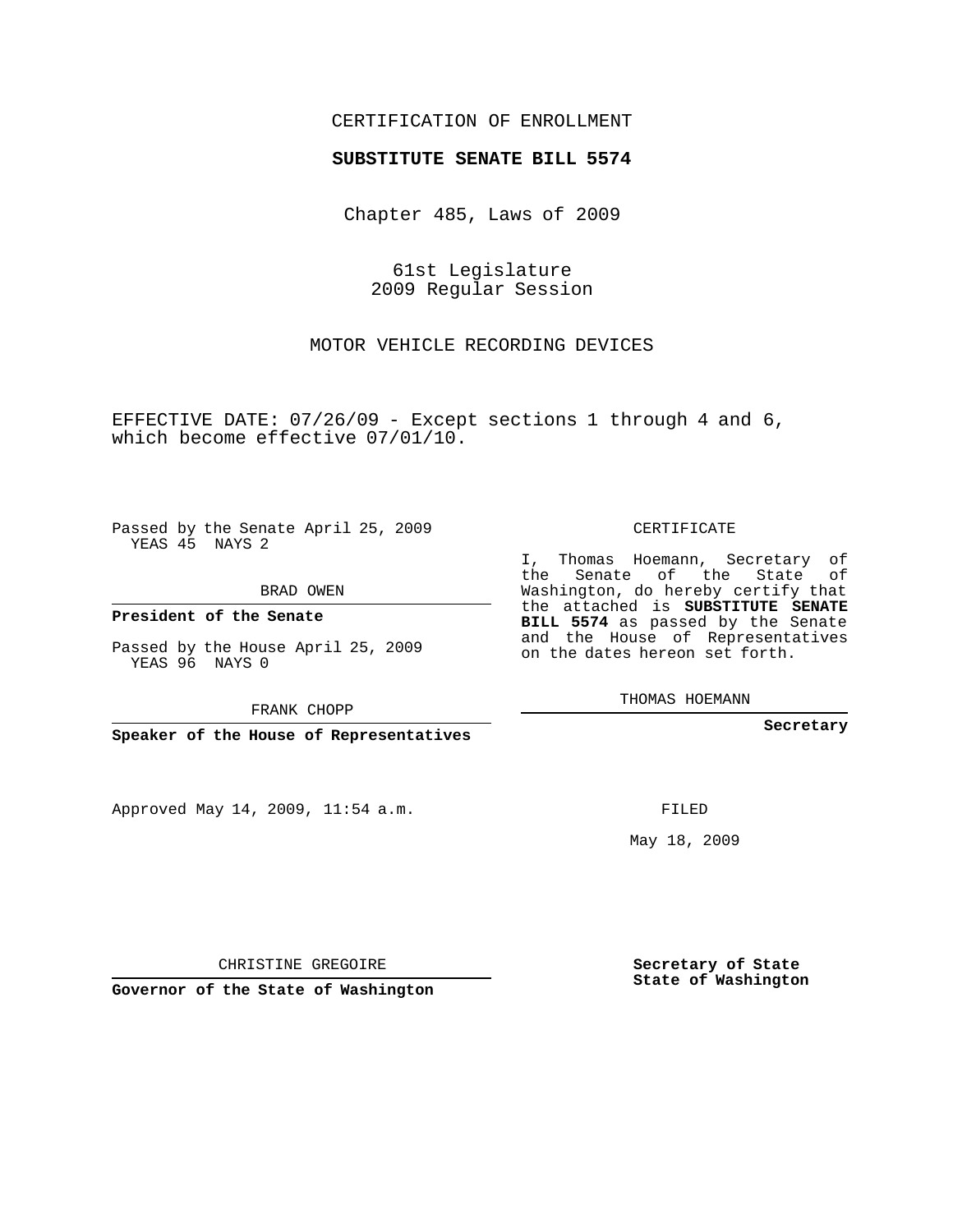## **SUBSTITUTE SENATE BILL 5574** \_\_\_\_\_\_\_\_\_\_\_\_\_\_\_\_\_\_\_\_\_\_\_\_\_\_\_\_\_\_\_\_\_\_\_\_\_\_\_\_\_\_\_\_\_

\_\_\_\_\_\_\_\_\_\_\_\_\_\_\_\_\_\_\_\_\_\_\_\_\_\_\_\_\_\_\_\_\_\_\_\_\_\_\_\_\_\_\_\_\_

AS RECOMMENDED BY THE CONFERENCE COMMITTEE

Passed Legislature - 2009 Regular Session

## **State of Washington 61st Legislature 2009 Regular Session**

**By** Senate Labor, Commerce & Consumer Protection (originally sponsored by Senators Kauffman, Kline, Tom, Hargrove, Oemig, Regala, Fairley, McAuliffe, McDermott, Fraser, Shin, Keiser, and Kohl-Welles)

READ FIRST TIME 02/18/09.

1 AN ACT Relating to protecting consumer data in motor vehicles; 2 amending RCW 46.63.020; adding a new chapter to Title 46 RCW; 3 prescribing penalties; and providing an effective date.

4 BE IT ENACTED BY THE LEGISLATURE OF THE STATE OF WASHINGTON:

 5 NEW SECTION. **Sec. 1.** The definitions in this section apply 6 throughout this chapter unless the context clearly requires otherwise.

 (1) "Recording device" means an electronic system, and the physical device or mechanism containing the electronic system, that primarily, or incidental to its primary function, preserves or records, in electronic form, data collected by sensors or provided by other systems within a motor vehicle. "Recording device" includes event data recorders, sensing and diagnostic modules, electronic control modules, automatic crash notification systems, geographic information systems, and any other device that records and preserves data that can be accessed related to that motor vehicle. "Recording device" does not include onboard diagnostic systems whose exclusive function is to capture fault codes used to diagnose or service the motor vehicle.

18 (2) "Owner" means: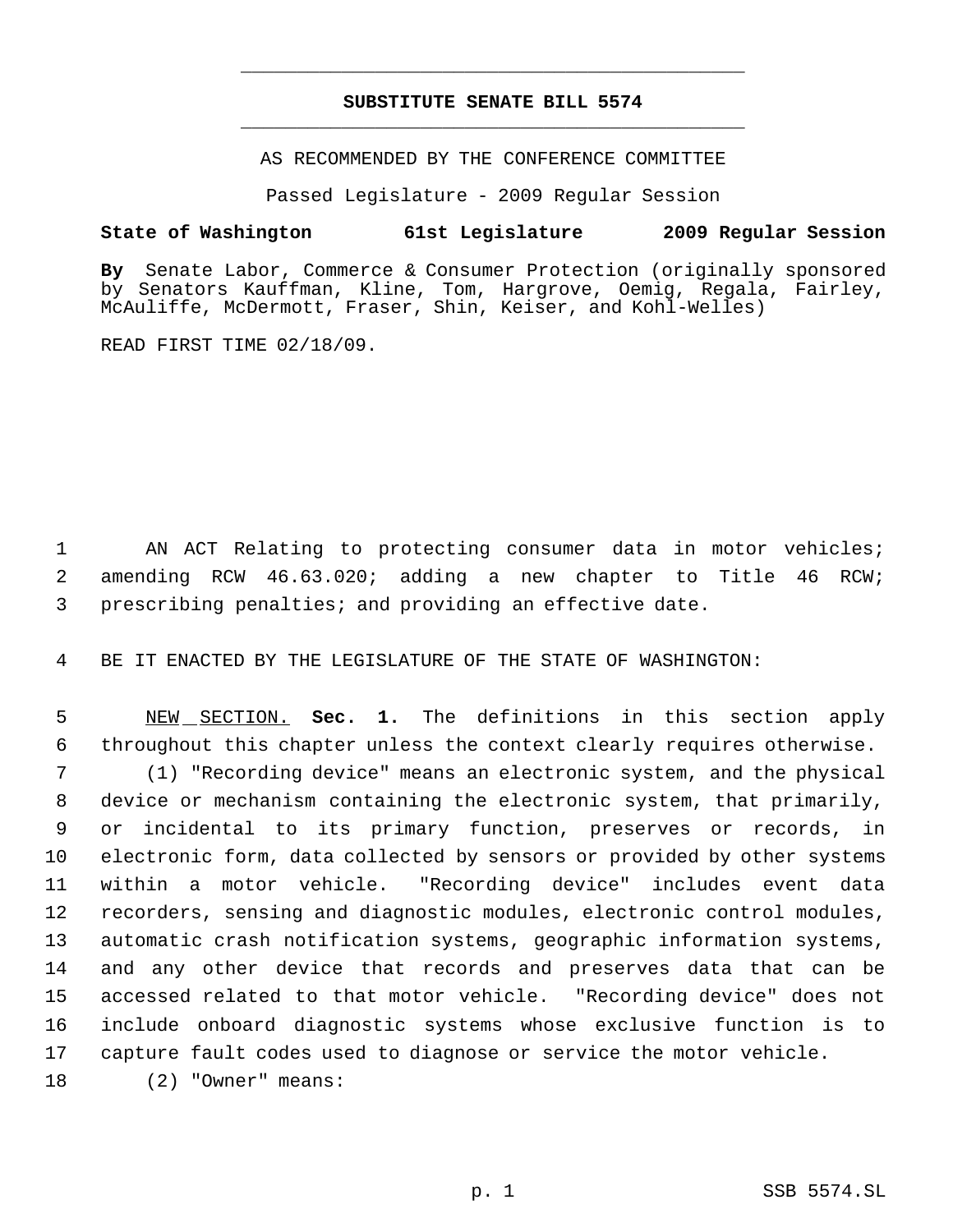(a) A person having all the incidents of ownership, including legal title, of a motor vehicle, whether or not the person lends, rents, or creates a security interest in the motor vehicle;

 (b) A person entitled to the possession of a motor vehicle as the purchaser under a security agreement;

 (c) A person entitled to possession of a motor vehicle as a lessee pursuant to a written lease agreement for a period of more than three months; or

 (d) If a third party requests access to a recording device to investigate a collision, the owner of the motor vehicle at the time the collision occurred.

 NEW SECTION. **Sec. 2.** (1) A manufacturer of a motor vehicle sold or leased in this state, that is equipped with one or more recording devices, shall disclose in the owner's manual that the motor vehicle is equipped with one or more recording devices and, if so, the type of data recorded and whether the recording device or devices have the ability to transmit information to a central communications system or other external device.

 (2) If a recording device is used as part of a subscription service, the subscription service agreement must disclose the type of information that the device may record or transmit.

 (3) A disclosure made in writing is deemed a disclosure in the owner's manual.

 (4) If a recording device is to be installed in a vehicle aftermarket, the manufacturer or distributor of the device shall disclose in the product manual the type of information that the device may record and whether the recording device has the ability to transmit information to a central communications system or other external device.

 (5) A disclosure made in writing is deemed a disclosure in the product manual.

 NEW SECTION. **Sec. 3.** (1) Information recorded or transmitted by a recording device may not be retrieved, downloaded, scanned, read, or otherwise accessed by a person other than the owner of the motor vehicle in which the recording device is installed except: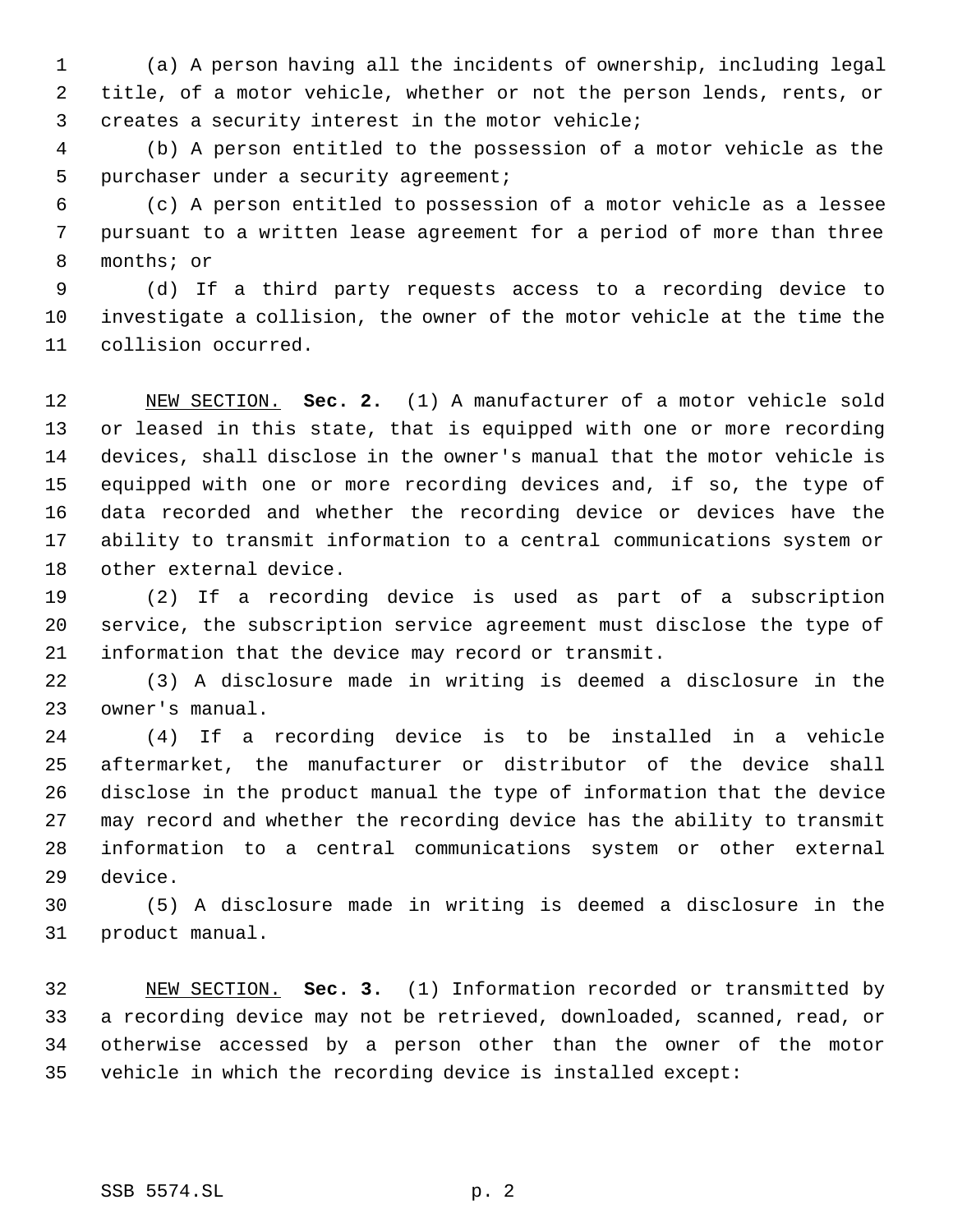(a) Upon a court order or pursuant to discovery. Any information recorded or transmitted by a recording device and obtained by a court order or pursuant to discovery is private and confidential and is not subject to public disclosure;

 (b) With the consent of the owner, given for a specific instance of access, for any purpose;

 (c) For improving motor vehicle safety, including medical research on the human body's reaction to motor vehicle collisions, if the identity of the motor vehicle or the owner or driver of the motor vehicle is not disclosed in connection with the retrieved information;

 (d) For determining the need for or facilitating emergency medical response if a motor vehicle collision occurs, provided that the information retrieved is used solely for medical purposes; or

 (e) For subscription services pursuant to an agreement in which disclosure required under section 2 of this act has been made, provided that the information retrieved is used solely for the purposes of fulfilling the subscription service.

(2) For the purposes of subsection (1)(c) of this section:

 (a) The disclosure of a motor vehicle's vehicle identification number with the last six digits deleted or redacted is not a disclosure 21 of the identity of the owner or driver; and

 (b) Retrieved information may only be disclosed to a data processor.

 (3) Information that can be associated with an individual and that is recorded or transmitted by a recording device may not be sold to a third party unless the owner of the information explicitly grants permission for the sale.

 (4) Any person who violates this section is guilty of a misdemeanor.

 NEW SECTION. **Sec. 4.** The legislature finds that the practices covered by this chapter are matters vitally affecting the public interest for the purpose of applying chapter 19.86 RCW. A violation of this chapter is not reasonable in relation to the development and preservation of business and is an unfair or deceptive act in trade or commerce and an unfair method of competition for the purpose of applying chapter 19.86 RCW.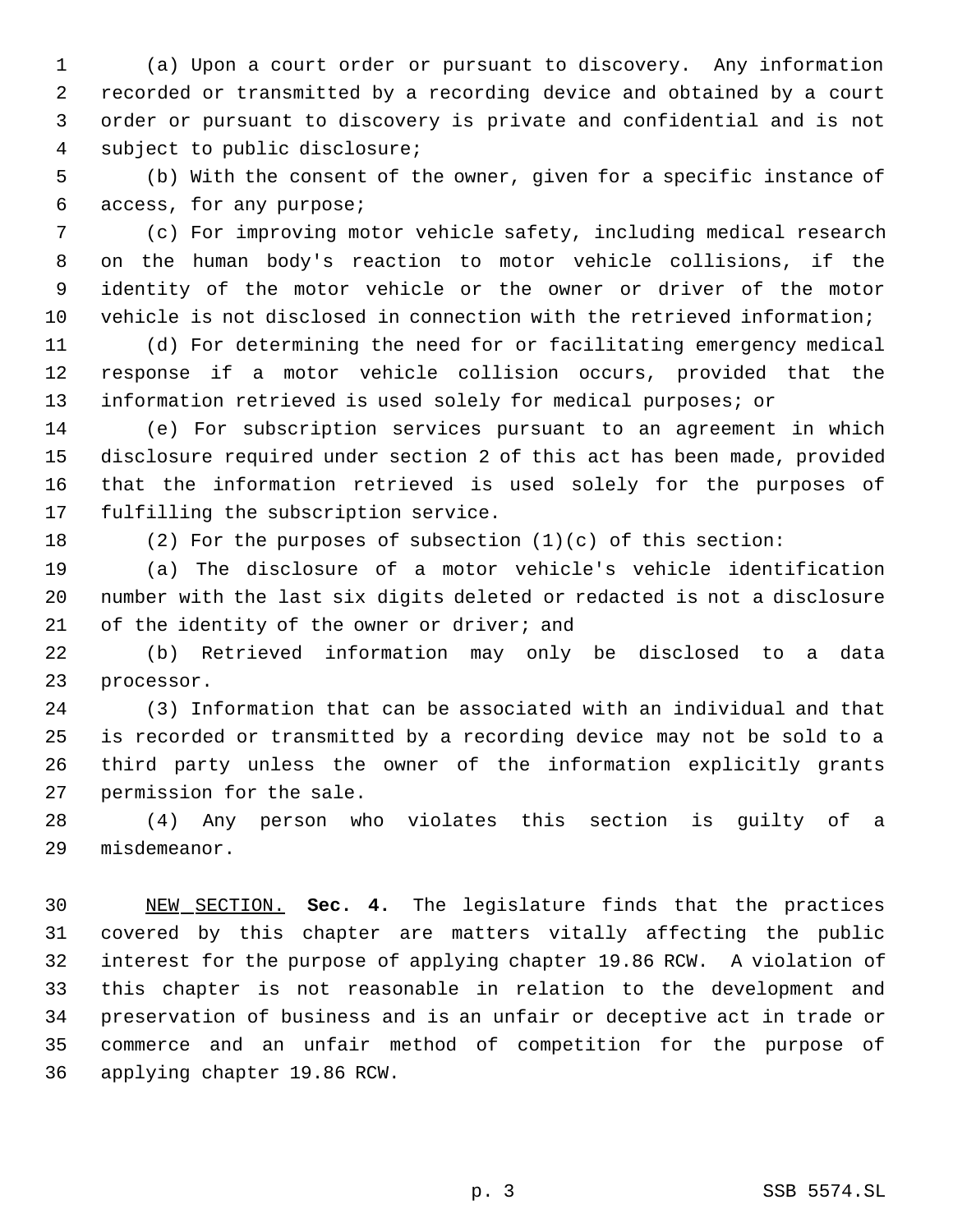NEW SECTION. **Sec. 5.** A manufacturer of a motor vehicle sold or leased in this state that is equipped with a recording device shall ensure by licensing agreement or other means that a tool or tools are available that are capable of accessing and retrieving the information stored in a recording device. The tool or tools must be commercially available no later than ninety days after the effective date of this section.

 **Sec. 6.** RCW 46.63.020 and 2008 c 282 s 11 are each amended to read as follows:

 Failure to perform any act required or the performance of any act prohibited by this title or an equivalent administrative regulation or local law, ordinance, regulation, or resolution relating to traffic including parking, standing, stopping, and pedestrian offenses, is designated as a traffic infraction and may not be classified as a criminal offense, except for an offense contained in the following provisions of this title or a violation of an equivalent administrative regulation or local law, ordinance, regulation, or resolution:

 (1) RCW 46.09.120(2) relating to the operation of a nonhighway vehicle while under the influence of intoxicating liquor or a controlled substance;

(2) RCW 46.09.130 relating to operation of nonhighway vehicles;

 (3) RCW 46.10.090(2) relating to the operation of a snowmobile while under the influence of intoxicating liquor or narcotics or habit-forming drugs or in a manner endangering the person of another;

(4) RCW 46.10.130 relating to the operation of snowmobiles;

 (5) Chapter 46.12 RCW relating to certificates of ownership and registration and markings indicating that a vehicle has been destroyed or declared a total loss;

 (6) RCW 46.16.010 relating to the nonpayment of taxes and fees by failure to register a vehicle and falsifying residency when registering a motor vehicle;

 (7) RCW 46.16.011 relating to permitting unauthorized persons to drive;

(8) RCW 46.16.160 relating to vehicle trip permits;

 (9) RCW 46.16.381(2) relating to knowingly providing false information in conjunction with an application for a special placard or license plate for disabled persons' parking;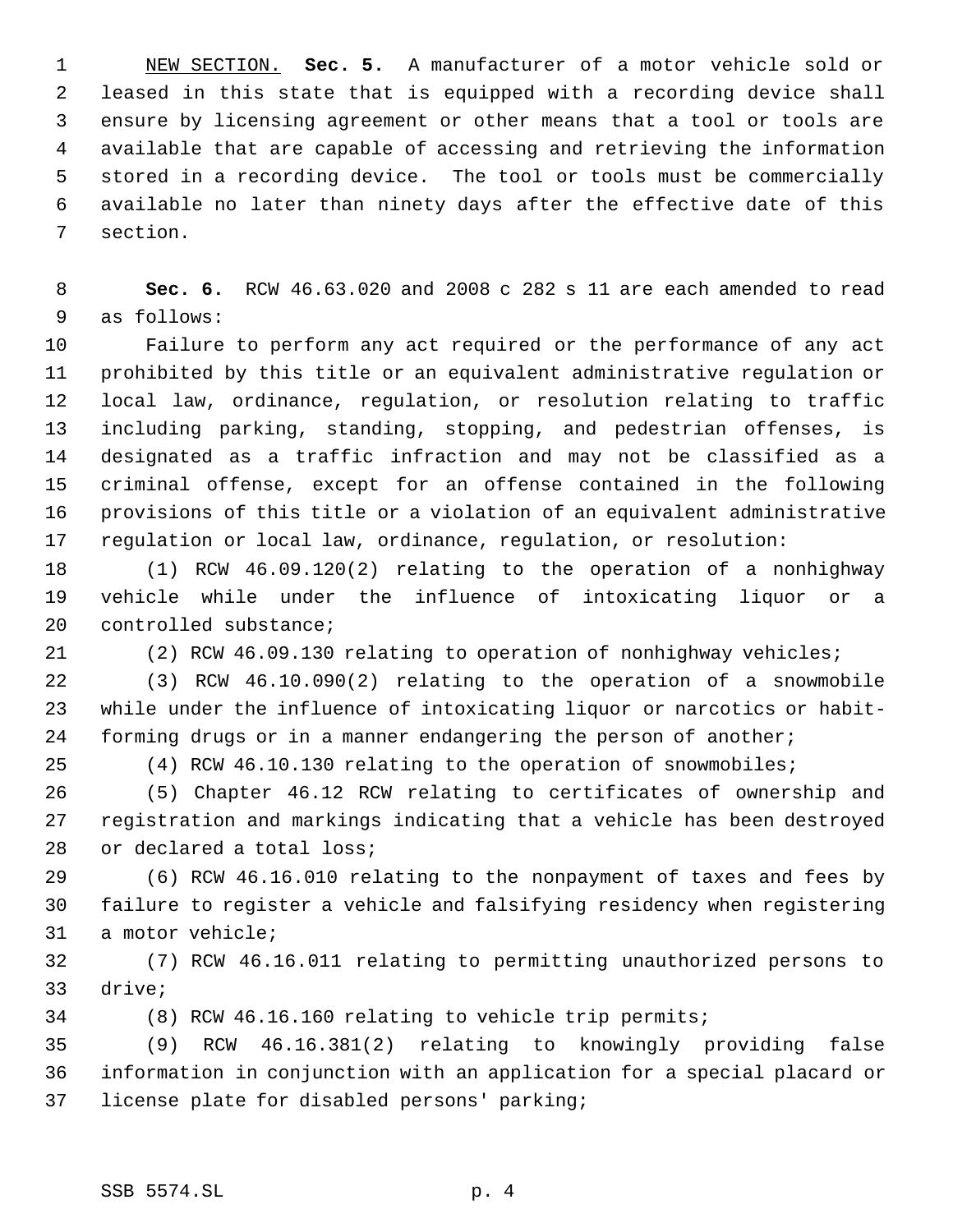(10) RCW 46.20.005 relating to driving without a valid driver's license; (11) RCW 46.20.091 relating to false statements regarding a driver's license or instruction permit; (12) RCW 46.20.0921 relating to the unlawful possession and use of a driver's license; (13) RCW 46.20.342 relating to driving with a suspended or revoked license or status; (14) RCW 46.20.345 relating to the operation of a motor vehicle with a suspended or revoked license; (15) RCW 46.20.410 relating to the violation of restrictions of an occupational driver's license, temporary restricted driver's license, or ignition interlock driver's license; (16) RCW 46.20.740 relating to operation of a motor vehicle without an ignition interlock device in violation of a license notation that the device is required; (17) RCW 46.20.750 relating to circumventing an ignition interlock device; (18) RCW 46.25.170 relating to commercial driver's licenses; (19) Chapter 46.29 RCW relating to financial responsibility; (20) RCW 46.30.040 relating to providing false evidence of financial responsibility; (21) RCW 46.37.435 relating to wrongful installation of sunscreening material; (22) RCW 46.37.650 relating to the sale, resale, distribution, or installation of a previously deployed air bag; (23) RCW 46.37.671 through 46.37.675 relating to signal preemption devices; (24) RCW 46.44.180 relating to operation of mobile home pilot vehicles; (25) RCW 46.48.175 relating to the transportation of dangerous articles; (26) RCW 46.52.010 relating to duty on striking an unattended car or other property; (27) RCW 46.52.020 relating to duty in case of injury to or death of a person or damage to an attended vehicle; (28) RCW 46.52.090 relating to reports by repairmen, storagemen, and appraisers;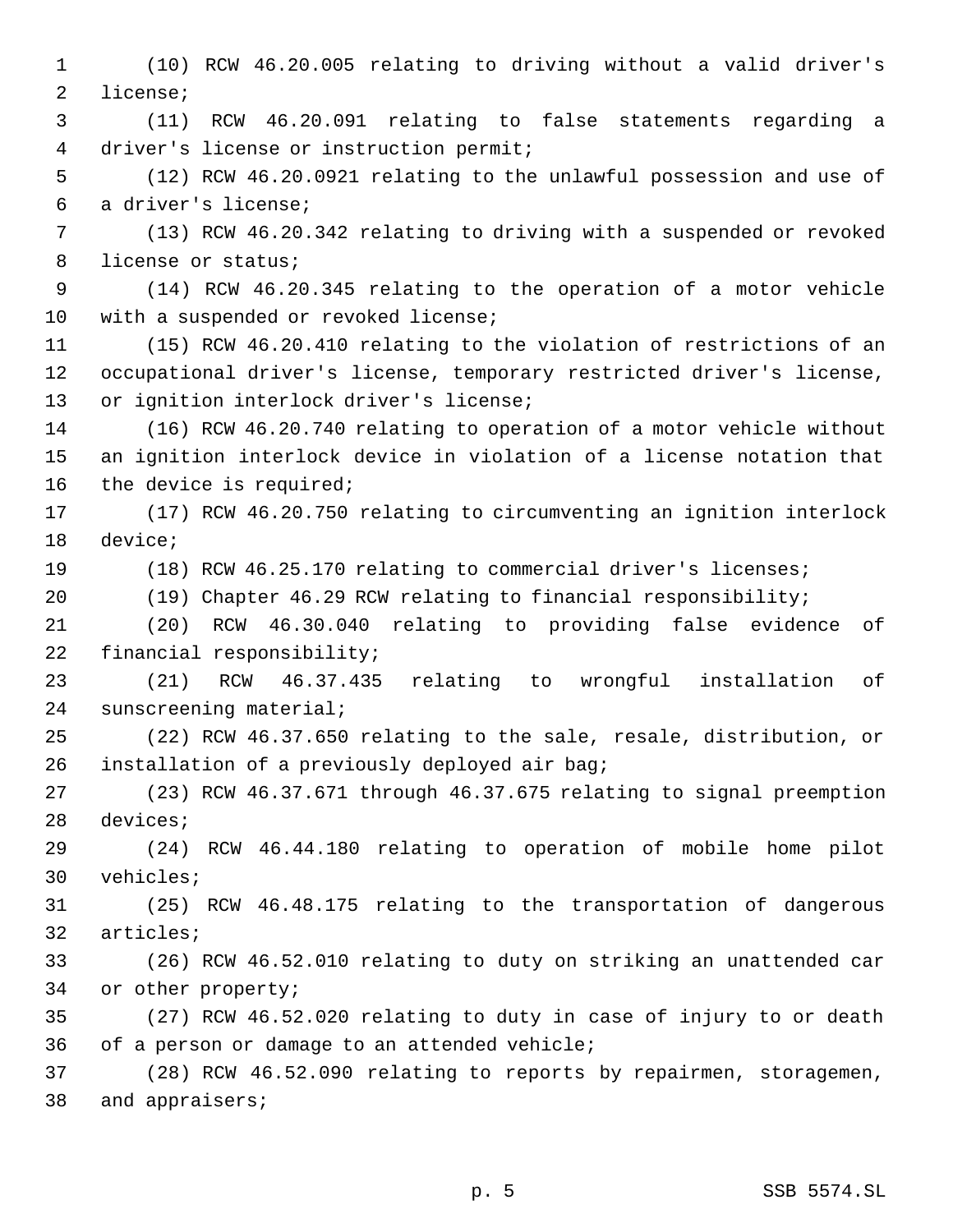(29) RCW 46.52.130 relating to confidentiality of the driving record to be furnished to an insurance company, an employer, and an alcohol/drug assessment or treatment agency; (30) RCW 46.55.020 relating to engaging in the activities of a registered tow truck operator without a registration certificate; (31) RCW 46.55.035 relating to prohibited practices by tow truck operators; (32) RCW 46.55.300 relating to vehicle immobilization; (33) RCW 46.61.015 relating to obedience to police officers, 10 flaggers, or firefighters; (34) RCW 46.61.020 relating to refusal to give information to or cooperate with an officer; (35) RCW 46.61.022 relating to failure to stop and give identification to an officer; (36) RCW 46.61.024 relating to attempting to elude pursuing police vehicles; (37) RCW 46.61.500 relating to reckless driving; (38) RCW 46.61.502 and 46.61.504 relating to persons under the influence of intoxicating liquor or drugs; (39) RCW 46.61.503 relating to a person under age twenty-one driving a motor vehicle after consuming alcohol; (40) RCW 46.61.520 relating to vehicular homicide by motor vehicle; (41) RCW 46.61.522 relating to vehicular assault; (42) RCW 46.61.5249 relating to first degree negligent driving; (43) RCW 46.61.527(4) relating to reckless endangerment of roadway workers; (44) RCW 46.61.530 relating to racing of vehicles on highways; (45) RCW 46.61.655(7) (a) and (b) relating to failure to secure a load; (46) RCW 46.61.685 relating to leaving children in an unattended vehicle with the motor running; (47) RCW 46.61.740 relating to theft of motor vehicle fuel; (48) RCW 46.64.010 relating to unlawful cancellation of or attempt to cancel a traffic citation; (49) RCW 46.64.048 relating to attempting, aiding, abetting, coercing, and committing crimes; (50) Chapter 46.65 RCW relating to habitual traffic offenders;